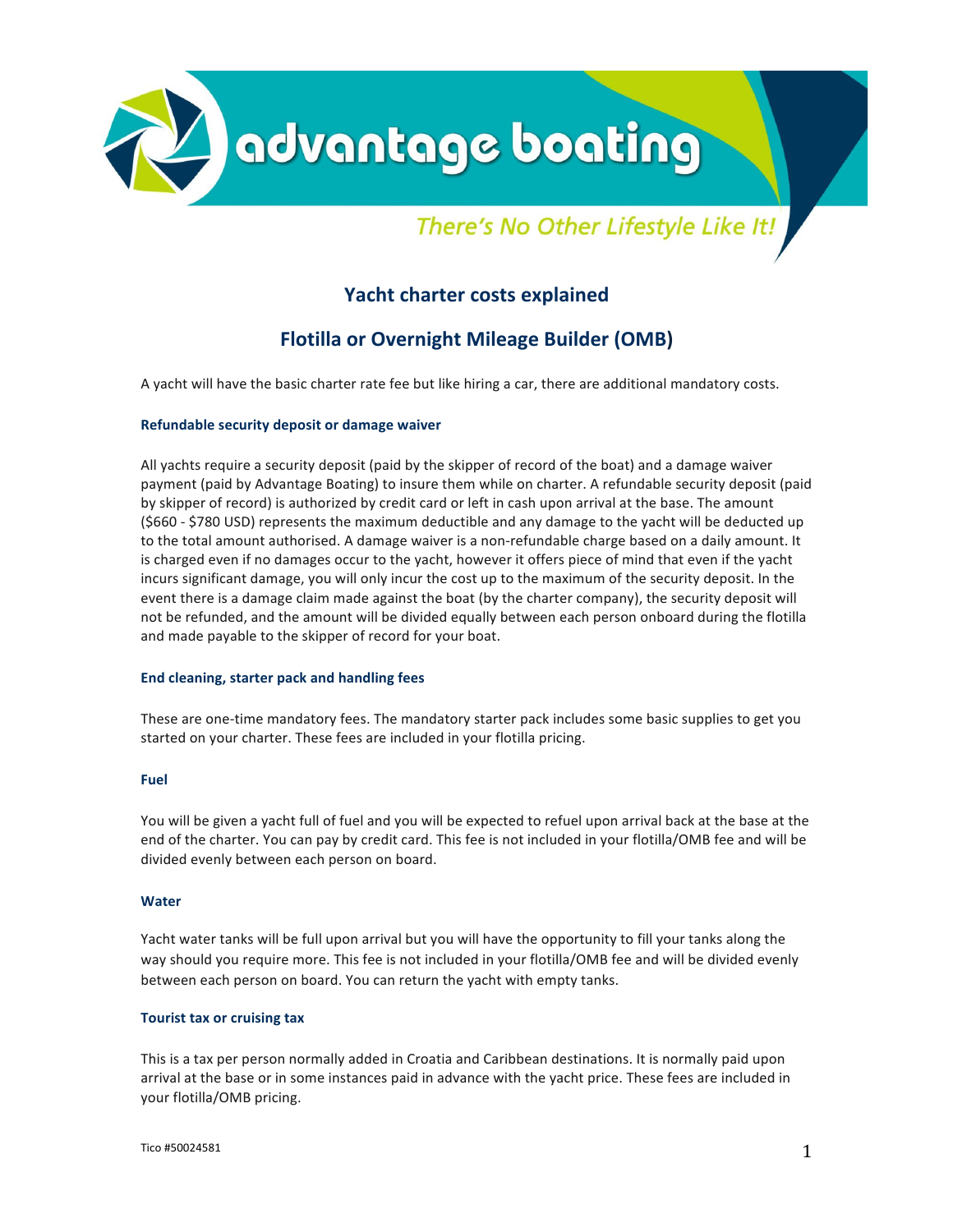## **Joining a flotilla or overnight mileage builder with Advantage Boating**

Ron Schute and Doris Parolin are your lead skippers and flotilla leaders. We pride ourselves on our flotilla/OMB sailing vacations and we strive to ensure your sailing vacation is fun, interesting and trouble free from the moment you book until you pull back into the harbour at the end of your trip. We offer information about the destinations, technical support as well as help with docking procedures in harbors and anchorages

#### Also included in your flotilla/OMB vacation:

- Pre-departure preparation for provisioning and packing for your trip
- An expertly guided sailing tour led by Ron Schute and Doris Parolin
- Chart briefing and assistance with boat technical briefing
- Daily informative skipper meetings
- Daily briefings on weather, course, swim stops and ports of call
- VHF radio and/or cell phone contact
- On the water support
- Mooring and docking assistance at each port if requested
- Onshore recommendations for interesting sights & activities
- A well-researched, gastronomic selection of local restaurants
- Social activities

#### **Extra costs**

#### **Provisioning**

Provisions are not included and all items in addition to food also need to be purchased such as cleaning supplies and food condiments such as salt and pepper. In general, most marinas offer mini markets or larger supermarkets nearby. In some cases it is possible to pre-order some or all of your provisions. We encourage each boat in the flotilla to plan their provisions as a group. We will provide full provisioning details for your flotilla/OMB during the pre-departure meeting.

#### **Mooring and anchoring**

Port fees are paid locally and are not included in the flotilla/OMB. Mediterranean ports generally have yachts reverse and stern to the wharf or dock. This is known as Med mooring. There is limited anchoring offshore and few mooring balls (it is often too deep to anchor safely off shore). Some ports offer lazy lines for mooring. In the Caribbean, mooring is generally by mooring ball, anchor or at a marina facility. Any docking or mooring fees will be divided evenly between each person on board.

## Not included in the cost of a yacht charter

- Flights and transfers
- All land excursions, hotels, transport, car hire and meals
- Cancellation and medical insurance
- •